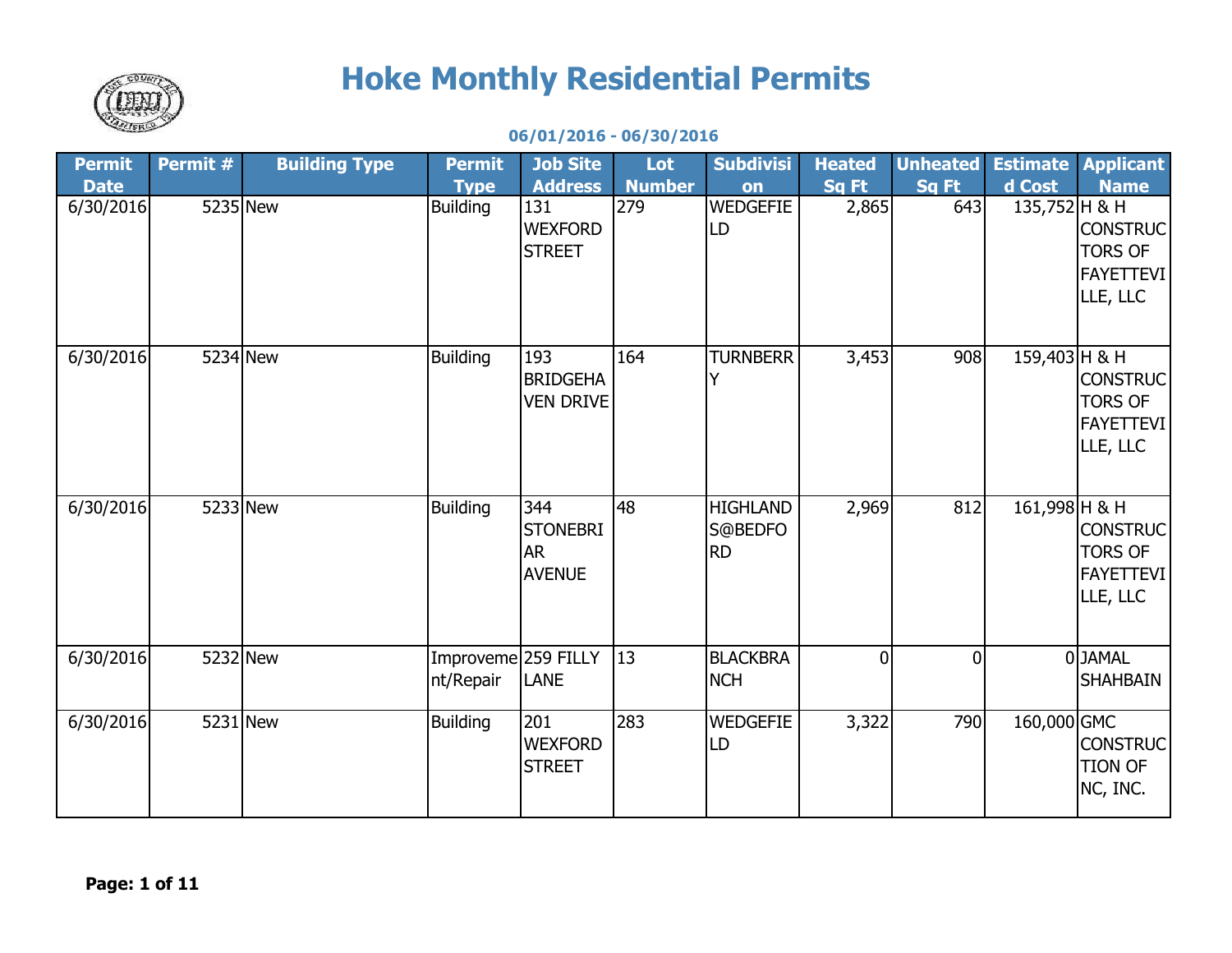| 6/30/2016 |          | 5230 New        | <b>Building</b>  | 181<br><b>WEXFORD</b><br><b>STREET</b>                | 282 | <b>WEDGEFIE</b><br>LD                      | 3,226          | 780            | 160,000 GMC | <b>CONSTRUC</b><br><b>TION OF</b><br>NC, INC.                                |
|-----------|----------|-----------------|------------------|-------------------------------------------------------|-----|--------------------------------------------|----------------|----------------|-------------|------------------------------------------------------------------------------|
| 6/30/2016 | 5228 New |                 | Swimming<br>Pool | 613<br><b>SADDLEBR</b><br><b>ED LANE</b>              |     | <b>BLACK</b><br><b>BRANCH</b>              | $\overline{0}$ | $\overline{0}$ |             | 40,000 DOUGLAS<br><b>LAMBETH</b>                                             |
| 6/30/2016 |          | 5227 Other      | Zoning           | 613<br><b>SADDLEBR</b><br>ED LN                       | 36  | <b>BLACK</b><br><b>BRANCH</b>              | $\overline{0}$ | $\overline{0}$ |             | 0 DOUGLAS<br><b>LAMBETH</b>                                                  |
| 6/30/2016 |          | 5222 Other      | Zoning           | 3698<br><b>JOHNSON</b><br><b>MILL ROAD</b>            |     |                                            | $\overline{0}$ | $\mathbf 0$    |             | 0LAURA<br><b>BRADLEY</b>                                                     |
| 6/29/2016 |          | 5219 Singlewide | <b>Building</b>  | 5051<br><b>NORTH</b><br><b>SHANNON</b><br><b>ROAD</b> |     |                                            | $\overline{0}$ | $\overline{0}$ |             | 0 <b>ELIAS</b><br><b>SALAZAR</b><br>JR. &<br><b>DAHLIA</b><br><b>SALAZAR</b> |
| 6/29/2016 | 5218 New |                 | Zoning           | 193<br><b>BRIDGEHA</b><br><b>VEN DR</b>               | 164 | <b>TURNBERR</b>                            | $\overline{0}$ | $\overline{0}$ |             | $0H$ & H<br><b>CONSTRUC</b><br><b>TORS</b>                                   |
| 6/29/2016 | 5217 New |                 | Zoning           | 131<br><b>WEXFORD</b>                                 | 279 | WEDGEFIE<br>LD                             | $\overline{0}$ | $\overline{0}$ |             | $0H$ & H<br><b>CONSTRUC</b><br><b>TORS</b>                                   |
| 6/29/2016 | 5216 New |                 | Zoning           | 344<br><b>STONEBRI</b><br><b>AR AVE</b>               | 48  | <b>HIGHLAND</b><br>$S$ @<br><b>BEDFORD</b> | $\overline{0}$ | $\mathbf 0$    |             | $0H$ & H<br><b>CONSTRUC</b><br><b>TORS</b>                                   |
| 6/28/2016 |          | 5212 Fence      | Zoning           | 411 ROYAL<br><b>BIRKDALE</b><br><b>DRIVE</b>          |     |                                            | $\overline{0}$ | $\overline{0}$ |             | 0JAMES<br><b>DAVIS</b>                                                       |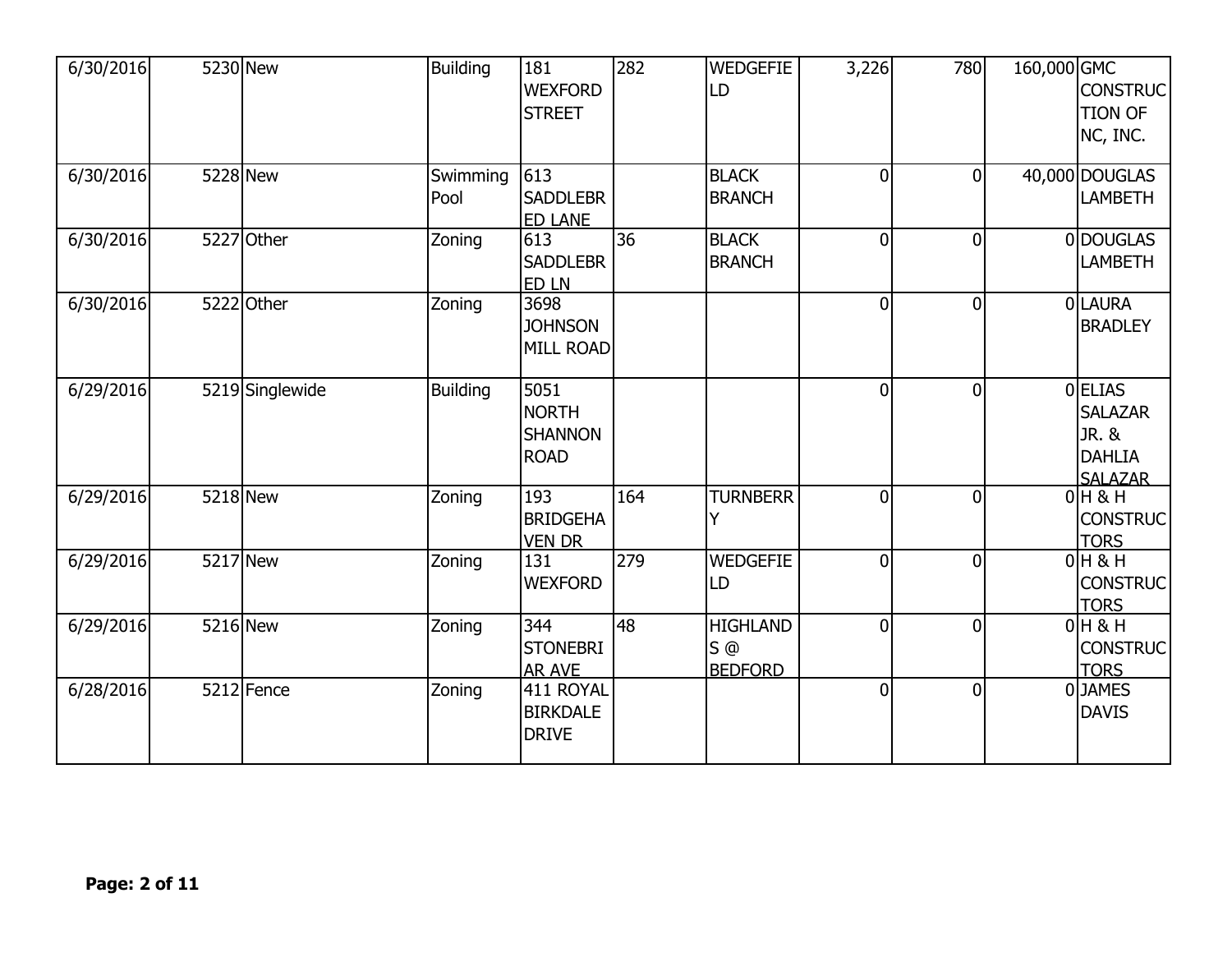| 6/28/2016 |          | 5211 Doublewide         | <b>Building</b> | 2425<br><b>NORTH</b><br><b>HORACE</b><br><b>WALTERS</b><br><b>ROAD</b> |                 |                                | $\overline{0}$ | $\overline{0}$ |              | 0 HORACE<br><b>DEWAYNE</b><br>O'BERRY      |
|-----------|----------|-------------------------|-----------------|------------------------------------------------------------------------|-----------------|--------------------------------|----------------|----------------|--------------|--------------------------------------------|
| 6/28/2016 |          | 5205 New                | Zoning          | 201<br><b>WEXFORD</b><br><b>STREET</b>                                 | 283             | <b>WEDGEFIE</b><br>LD          | $\Omega$       | $\overline{0}$ |              | $0$ GMC<br><b>CONSTRUC</b><br><b>TION</b>  |
| 6/28/2016 |          | 5203 New                | Zoning          | 181<br><b>WEXFORD</b><br><b>STREET</b>                                 | 282             | <b>WEDGEFIE</b><br>LD          | $\overline{0}$ | $\overline{0}$ |              | $0$ GMC<br><b>CONSTRUC</b><br><b>TION</b>  |
| 6/27/2016 |          | 5200 New                | Zoning          | 5114<br>PHILLIPI<br><b>CHURCH</b><br><b>ROAD</b>                       |                 |                                | $\Omega$       | $\mathbf 0$    |              | 0 BOAHN<br><b>CONSTRUC</b><br><b>TION</b>  |
| 6/27/2016 |          | $\overline{5198}$ Fence | Zoning          | 114<br><b>BRECKEN</b><br><b>RIDGE DR</b>                               | 24              | <b>BRECKEN</b><br><b>RIDGE</b> | $\overline{0}$ | $\overline{0}$ |              | 0 KALLEN<br><b>NELSON</b>                  |
| 6/24/2016 |          | 5193 New                | <b>Building</b> | 176<br><b>YELLOWFO</b><br>OT DRIVE                                     | $\overline{55}$ | <b>EAGLES</b><br><b>RIDGE</b>  | 1,816          | 499            | 105,000 KIDD | <b>CONSTRUC</b><br>TION CO.<br>INC.        |
| 6/24/2016 | 5192 New |                         | <b>Building</b> | 194<br><b>YELLOWFO</b><br>OT DRIVE                                     | 54              | <b>EAGLES</b><br><b>RIDGE</b>  | 1,527          | 614            | 89,000 KIDD  | <b>CONSTRUC</b><br>TION CO.,<br>INC.       |
| 6/24/2016 |          | 5191 New                | Zoning          | 194<br><b>YELLOWFO</b><br>OT DRIVE                                     | 54              | <b>EAGLES</b><br><b>RIDGE</b>  | $\Omega$       | $\overline{0}$ |              | $0$ KIDD<br><b>CONSTRUC</b><br><b>TION</b> |
| 6/24/2016 | 5190 New |                         | <b>Building</b> | 152<br><b>FISHERS</b><br><b>COVE</b>                                   | 53              | <b>EAGLES</b><br><b>RIDGE</b>  | 1,772          | 651            | 86,000 KIDD  | <b>CONSTRUC</b><br>TION CO.,<br>INC.       |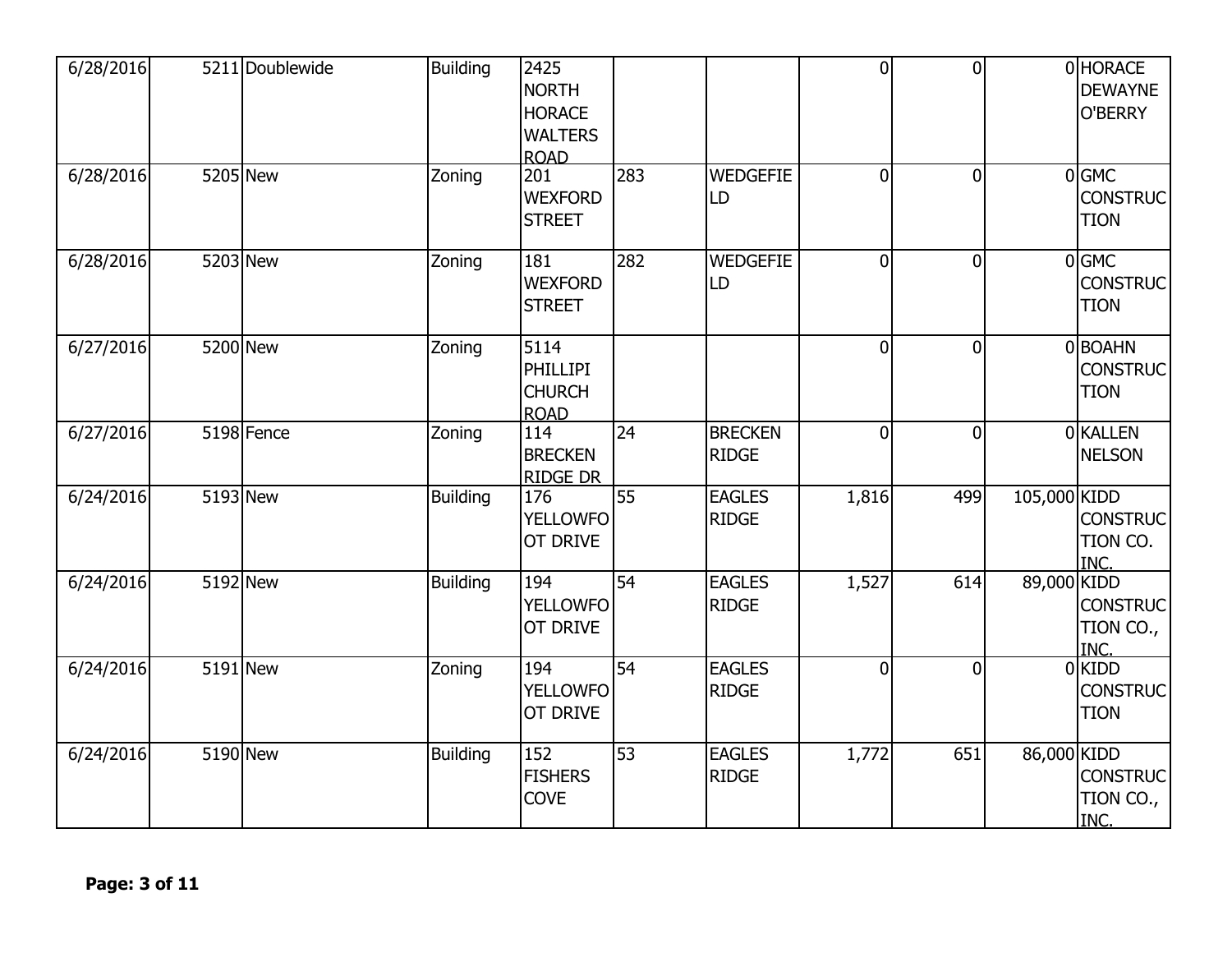| 6/22/2016 |            | 5185 Doublewide | <b>Building</b>           | 112<br><b>MEADOW</b><br><b>CREEK</b><br><b>COURT</b>   |    | <b>CREEKSID</b><br>Ε                    | $\overline{0}$ | $\overline{0}$ |               | 0SCOTT &<br><b>SHANNON</b><br><b>HIBLER</b>                                     |
|-----------|------------|-----------------|---------------------------|--------------------------------------------------------|----|-----------------------------------------|----------------|----------------|---------------|---------------------------------------------------------------------------------|
| 6/22/2016 |            | 5184 Doublewide | Zoning                    | 112<br><b>MEADOW</b><br><b>CREEK CT</b>                | 59 | <b>CREEKSID</b><br>E                    | $\overline{0}$ | $\overline{0}$ |               | O THE HOME<br><b>CENTER</b>                                                     |
| 6/22/2016 |            | 5183 New        | Swimming<br>Pool          | 202<br><b>EXETER</b><br><b>DRIVE</b>                   |    | <b>TURNBERR</b><br>Y                    | $\overline{0}$ | 336            |               | 32,539 ANTHONY<br>& LORI<br><b>GILBERT</b>                                      |
| 6/22/2016 |            | 5181 Other      | Zoning                    | 202<br><b>EXETER</b><br><b>DRIVE</b>                   | 84 | <b>TURNBERR</b><br>Y                    | $\overline{0}$ | $\overline{0}$ |               | 0 ANTHONY<br><b>GILBERT</b>                                                     |
| 6/22/2016 |            | 5180 Addition   | <b>Building</b>           | 2300<br><b>WALLACE</b><br><b>MCLEAN</b><br><b>ROAD</b> |    |                                         | 364            | 455            |               | 35,000 CHARLES<br><b>HENDRIX</b>                                                |
| 6/22/2016 |            | 5179 New        | <b>Building</b>           | 1535<br><b>PENDERGR</b><br><b>ASS ROAD</b>             |    |                                         | 1,873          | 1,214          |               | 168,000 RAEFORD<br><b>BUILDERS</b><br>/ DARRELL<br><b>CRAIG</b><br><b>STONE</b> |
| 6/21/2016 |            | 5175 Singlewide | Storage<br>Permit<br>Only | 147<br><b>BRANCHW</b><br><b>OOD LANE</b>               |    |                                         | $\overline{0}$ | $\overline{0}$ |               | 0 APOLONIO<br><b>CRUZ DIAZ</b>                                                  |
| 6/21/2016 | $5174$ New |                 | <b>Building</b>           | 337<br><b>STONEBRI</b><br><b>AR</b><br><b>AVENUE</b>   | 82 | <b>HIGHLAND</b><br>S@BEDFO<br><b>RD</b> | 3,253          | 1,068          | 163,378 H & H | <b>CONSTRUC</b><br><b>TORS OF</b><br><b>FAYETTEVI</b><br>LLE, LLC               |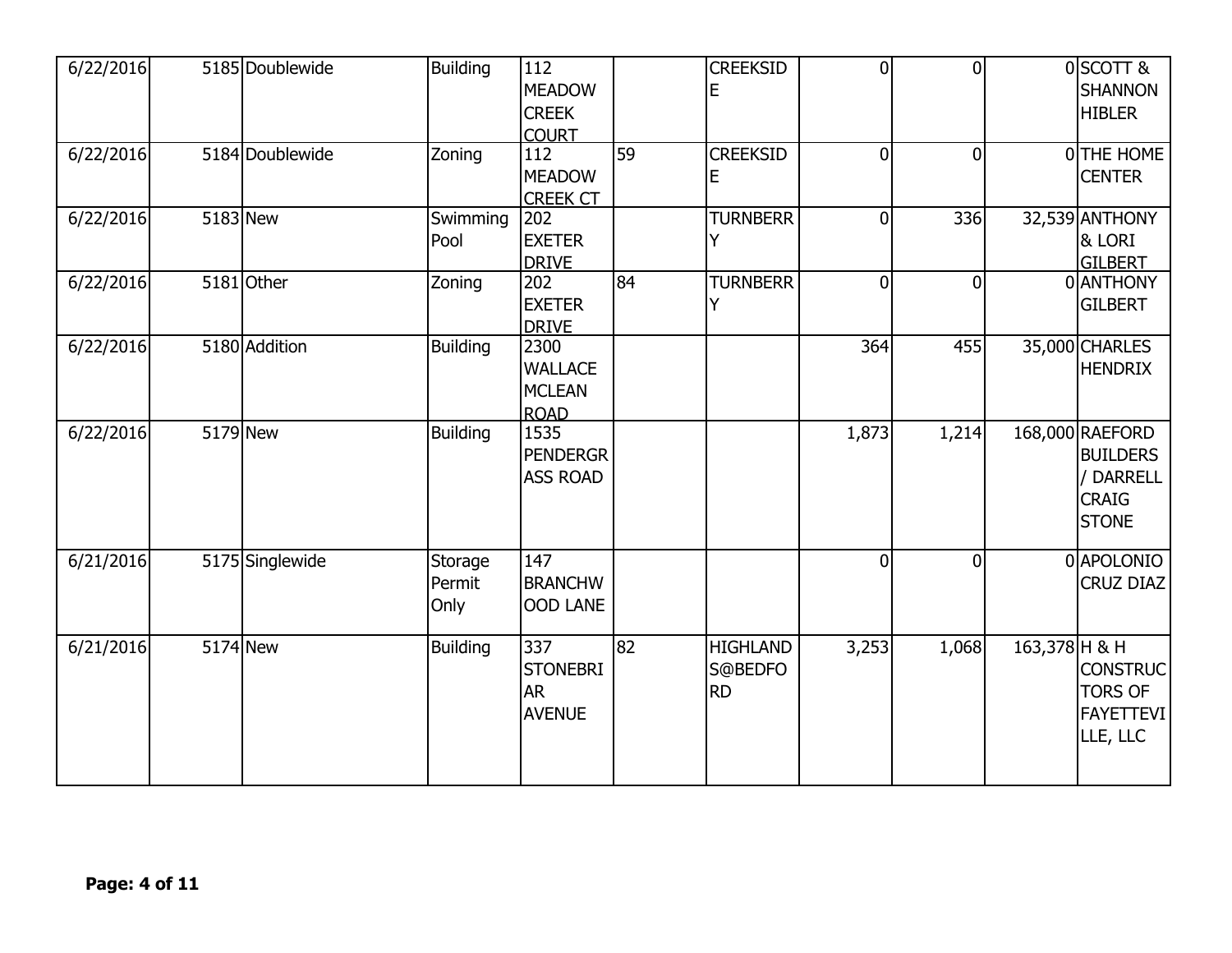| 6/21/2016 | 5172 Roof    | <b>Building</b>           | 2190 U.S.<br>401<br><b>BUSINESS</b>           |    |                                         | 6,500          | $\overline{0}$ | 72,000 HILLCREST<br><b>PLAZA</b><br>(FRANKIE<br>GILBERT) |
|-----------|--------------|---------------------------|-----------------------------------------------|----|-----------------------------------------|----------------|----------------|----------------------------------------------------------|
| 6/21/2016 | $5171$ Upfit | <b>Building</b>           | 2184 U.S.<br>401<br><b>BUSINESS</b>           |    |                                         | $\Omega$       | $\overline{0}$ | 0 HILLCREST<br><b>PLAZA</b><br>(FRANKIE<br>GILBERT)      |
| 6/21/2016 | 5170 Fence   | Zoning                    | 273 YATES 162<br><b>MILL</b><br><b>STREET</b> |    | <b>WEDGEFIE</b><br>LD                   | $\overline{0}$ | $\overline{0}$ | 0 LMS &<br><b>SONS</b>                                   |
| 6/21/2016 | 5169 Fence   | Zoning                    | 272 YATES 87<br><b>MILL</b><br><b>STREET</b>  |    | <b>WEDGEFIE</b><br>LD                   | $\overline{0}$ | $\overline{0}$ | $0$ LMS&<br><b>SONS</b>                                  |
| 6/21/2016 | 5168 Fence   | Zoning                    | 286 YATES 86<br>MILL<br><b>STREET</b>         |    | <b>WEDGEFIE</b><br>LD                   | $\overline{0}$ | $\mathbf 0$    | $0$ LMS&<br><b>SONS</b>                                  |
| 6/21/2016 | 5167 Fence   | Zoning                    | 302 YATES 85<br><b>MILL</b><br><b>STREET</b>  |    | <b>WEDGEFIE</b><br>LD                   | $\overline{0}$ | $\overline{0}$ | 0LMS&<br>SONS                                            |
| 6/20/2016 | 5161 New     | Zoning                    | 337<br><b>STONEBRI</b><br><b>AR AVE</b>       | 82 | <b>HIGHLAND</b><br>S@BEDFO<br><b>RD</b> | $\Omega$       | $\overline{0}$ | $0H$ & H<br><b>CONSTRUC</b><br><b>TORS</b>               |
| 6/20/2016 | 5159 Other   | Storage<br>Permit<br>Only | <b>SOUTH</b><br><b>HILLTOP</b><br><b>ROAD</b> |    |                                         | $\Omega$       | $\overline{0}$ | 0 IVEY<br><b>LOWERY</b>                                  |
| 6/20/2016 | 5157 New     | Swimming<br>Pool          | 155<br><b>GERTIE</b><br><b>COURT</b>          |    | MITCHELL'<br><b>S LANDING</b>           | $\overline{0}$ | 1,248          | 7,206 LINWOOD<br><b>COOK</b>                             |
| 6/20/2016 | 5156 Other   | Zoning                    | 155<br><b>GERTIE</b><br><b>CTT</b>            | 57 | <b>MITCHELL'</b><br><b>SLANDING</b>     | $\overline{0}$ | $\mathbf 0$    | 0LINWOOD<br><b>COOK</b>                                  |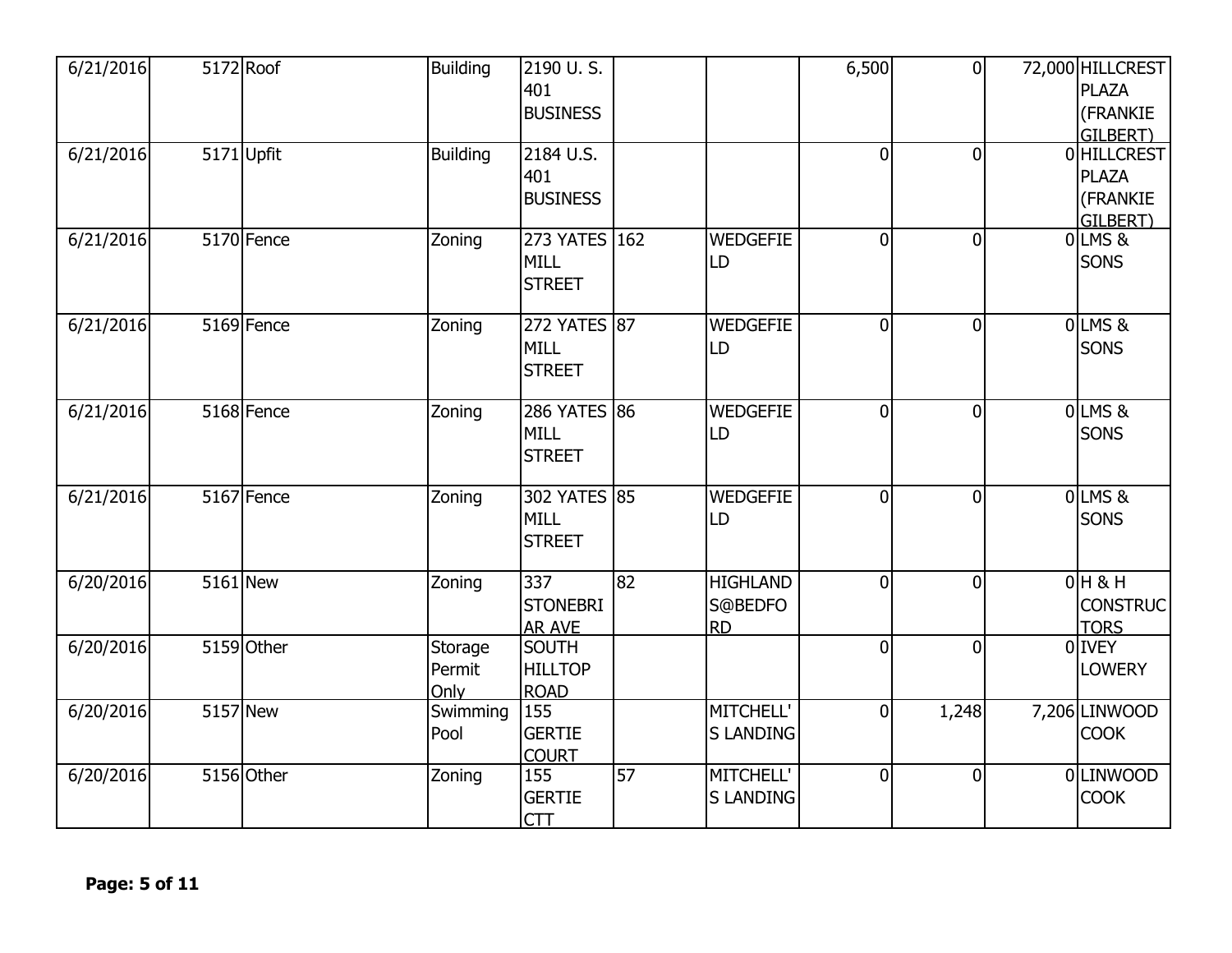| 6/17/2016 | 5150 Finish Bonus Room | Electrical      | 162<br><b>ECLIPSE</b><br><b>COURT</b>                 |                 | PINES@W<br><b>ESTGATE</b>                    | $\mathbf 0$    | $\overline{0}$ | 0 PATRICK<br><b>O'CONNEL</b>                                                          |
|-----------|------------------------|-----------------|-------------------------------------------------------|-----------------|----------------------------------------------|----------------|----------------|---------------------------------------------------------------------------------------|
| 6/17/2016 | 5149 Renovations       | <b>Building</b> | 154 GAIT<br><b>COURT</b>                              |                 | <b>ENGLISH</b><br><b>FARMS</b>               | 1,594          | 603            | 61,000 BELINDA<br><b>BARNES</b>                                                       |
| 6/17/2016 | 5148 New               | <b>Building</b> | 171<br><b>HIGHGROV</b><br><b>E COURT</b>              | $\overline{15}$ | MAGNOLIA<br><b>VILLIAGE</b>                  | 2,133          | 703            | 140,000 BENJAMIN<br><b>STOUT</b><br><b>REAL</b><br><b>ESTATE</b><br>SERVICES,<br>INC. |
| 6/16/2016 | 5144 New               | Zoning          | 191<br><b>LEGENDS</b><br><b>DRIVE</b>                 | 6               | THE<br><b>LEGENDS</b>                        | $\overline{0}$ | $\overline{0}$ | 0 <b>IVERCON</b><br><b>INC</b>                                                        |
| 6/16/2016 | 5143 New               | Zoning          | 177<br><b>LEGENDS</b><br><b>DRIVE</b>                 | 5               | <b>THE</b><br><b>LEGENDS</b>                 | $\overline{0}$ | 0              | 0 <b>IVERCON</b><br><b>INC</b>                                                        |
| 6/16/2016 | 5142 Other             | Zoning          | 4103<br><b>FAYETTEVI</b><br><b>LLE ROAD</b>           |                 |                                              | $\overline{0}$ | $\overline{0}$ | 0 CR<br><b>SCRUBS</b>                                                                 |
| 6/16/2016 | 5141 Renovations       | <b>Building</b> | 484<br><b>OAKRIDGE</b><br><b>DRIVE</b>                |                 | <b>BROWNST</b><br><b>ONE</b><br><b>FARMS</b> | $\overline{0}$ | 136            | 8,400 SANDRA<br><b>BURNSIDE</b>                                                       |
| 6/16/2016 | 5140 Singlewide        | <b>Building</b> | 997<br><b>JACOBS</b><br><b>DRIVE</b>                  |                 |                                              | $\overline{0}$ | $\overline{0}$ | 0BILLY &<br><b>FRANCES</b><br><b>LOCKLEAR</b>                                         |
| 6/16/2016 | 5139 Doublewide        | <b>Building</b> | 2200 JOHN<br><b>RUSSELL</b><br><b>ROAD</b>            |                 |                                              | $\Omega$       | $\Omega$       | <b>OBRENDA</b><br><b>HUNT</b>                                                         |
| 6/15/2016 | 5135 Garage            | <b>Building</b> | 122<br><b>BRECKEN</b><br><b>RIDGE</b><br><b>DRIVE</b> |                 |                                              | $\overline{0}$ | 864            | 15,000 DANIEL<br>MCPHAUL                                                              |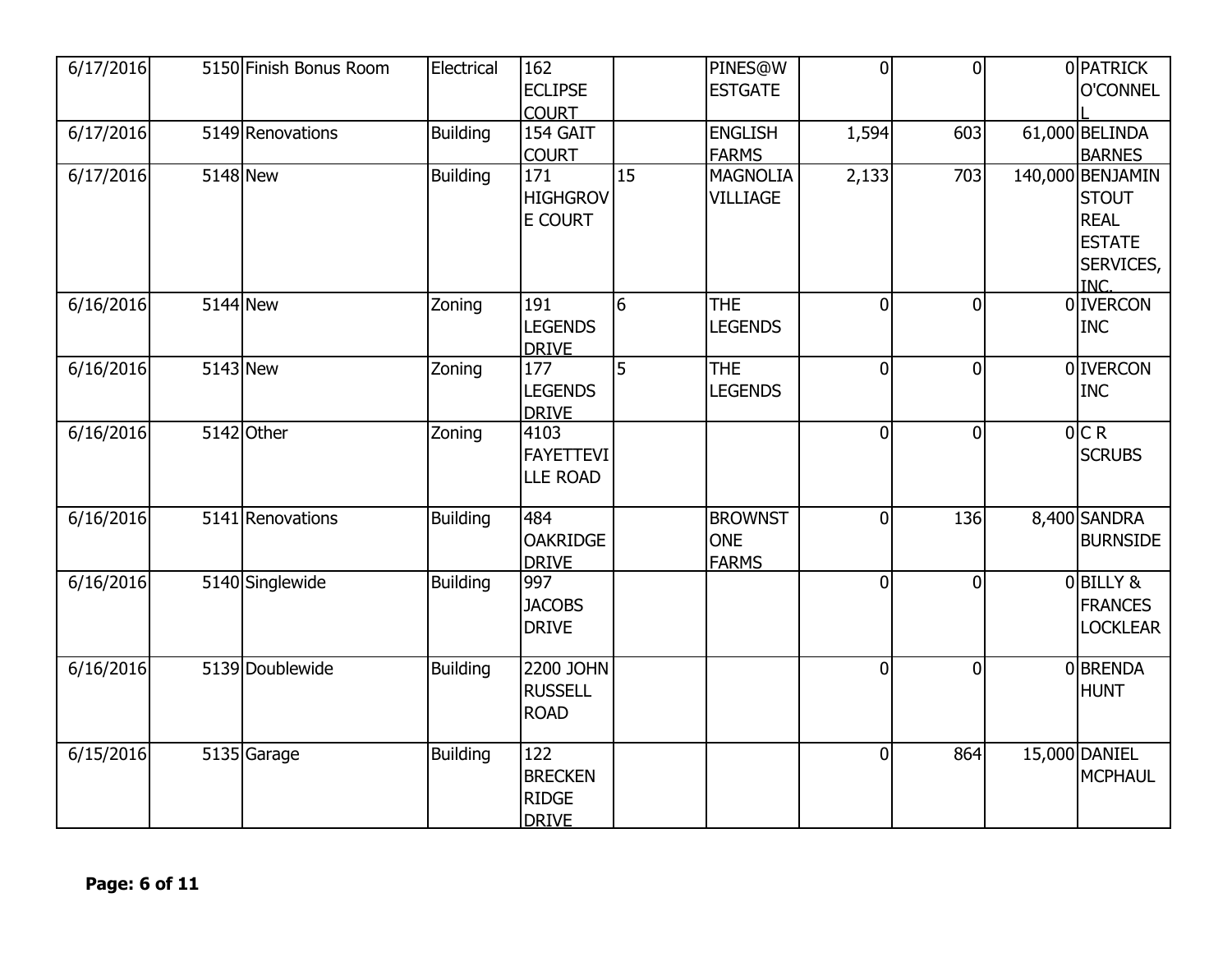| 6/15/2016 | 5134 New         | <b>Building</b>           | 557<br><b>STONEBRI</b><br><b>AR</b><br><b>AVENUE</b> | 39              | <b>MIDLANDS</b><br>@BEDFOR<br>D        | 2,980          | 641            | 130,036 H & H | <b>CONSTRUC</b><br><b>TORS OF</b><br><b>FAYETTEVI</b><br>LLE, LLC |
|-----------|------------------|---------------------------|------------------------------------------------------|-----------------|----------------------------------------|----------------|----------------|---------------|-------------------------------------------------------------------|
| 6/15/2016 | 5133 New         | <b>Building</b>           | 634<br><b>STONEBRI</b><br><b>AR</b><br><b>AVENUE</b> | 21              | <b>MIDLANDS</b><br>@BEDFOR<br>D        | 2,980          | 641            | 130,036 H & H | <b>CONSTRUC</b><br><b>TORS OF</b><br><b>FAYETTEVI</b><br>LLE, LLC |
| 6/15/2016 | 5132 Garage      | Zoning                    | 122<br><b>BRECKEN</b><br><b>RIDGE DR</b>             |                 |                                        | $\overline{0}$ | $\overline{0}$ |               | 0 DANIEL<br><b>MCPHAUL</b>                                        |
| 6/15/2016 | 5130 Singlewide  | Storage<br>Permit<br>Only | 430 SPIRIT<br><b>WIND DR</b>                         |                 |                                        | $\overline{0}$ | $\overline{0}$ |               | 0 RICKY<br><b>OXENDINE</b>                                        |
| 6/15/2016 | 5129 Singlewide  | <b>Building</b>           | 217<br><b>WINDLOCK</b><br><b>DRIVE</b>               |                 |                                        | $\overline{0}$ | $\Omega$       |               | 0LAKISHA<br><b>COOPER</b>                                         |
| 6/15/2016 | 5125 New         | Zoning                    | 557<br><b>STONEBRI</b><br><b>AR</b><br><b>AVENUE</b> | $\overline{39}$ | <b>MIDLANDS</b><br>@<br><b>BEDFORD</b> | $\overline{0}$ | $\overline{0}$ |               | $0H$ & H<br><b>CONSTRUC</b><br><b>TORS</b>                        |
| 6/15/2016 | 5124 New         | Zoning                    | 634<br><b>STONEBRI</b><br><b>AR</b><br><b>AVENUE</b> | $\overline{21}$ | <b>MIDLANDS</b><br>@<br><b>BEDFORD</b> | $\overline{0}$ | $\overline{0}$ |               | $0H$ & H<br><b>CONSTRUC</b><br><b>TORS</b>                        |
| 6/15/2016 | 5123 Renovations | <b>Building</b>           | 405<br>OVERLAKE<br><b>DRIVE</b>                      |                 | <b>MCLAUGHL</b><br><b>IN LAKES</b>     | $\overline{0}$ | $\mathbf 0$    |               | 17,458 BARBARA<br><b>TURNER</b>                                   |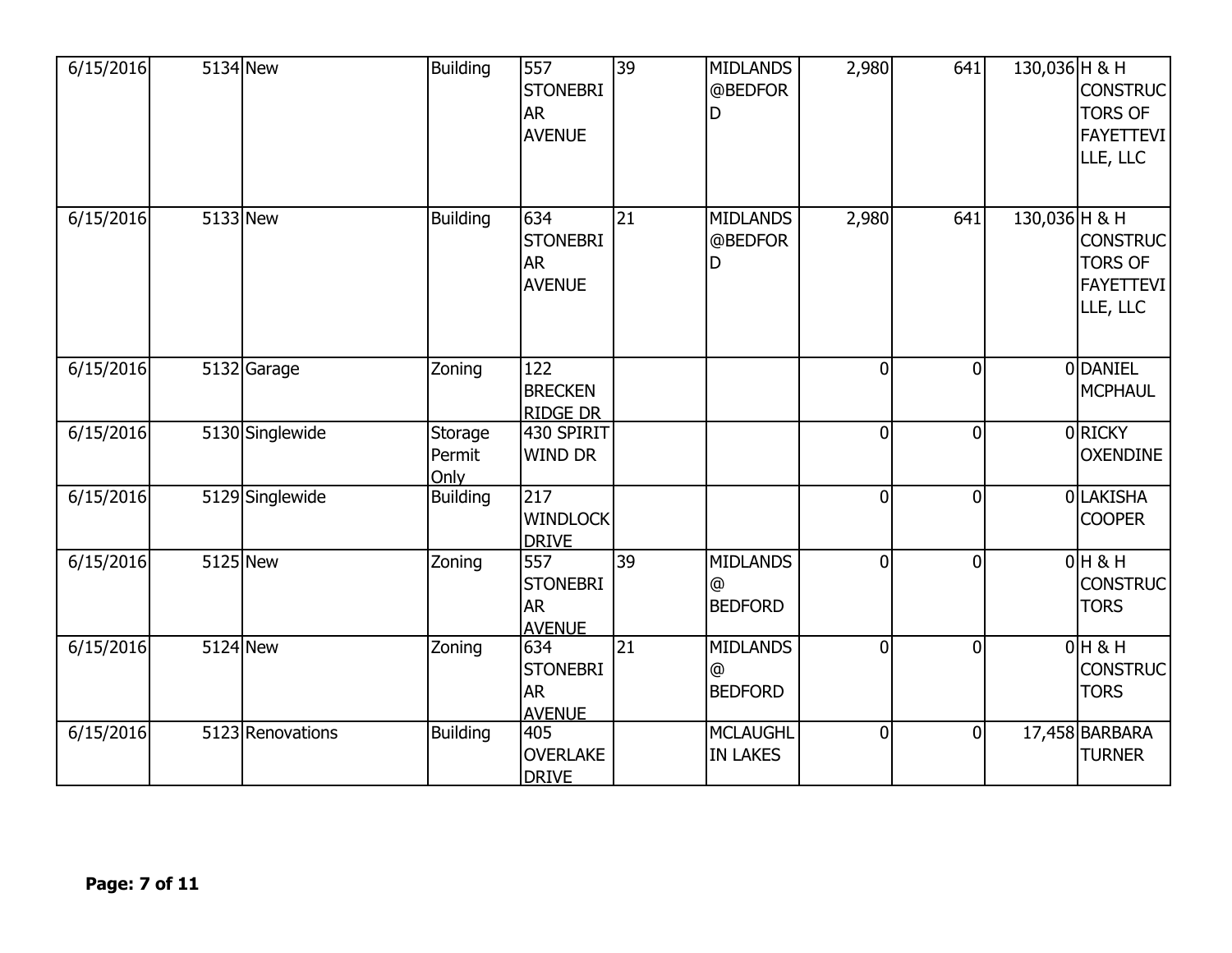| 6/14/2016 | 5122 Garage       | <b>Building</b>  | 299<br><b>NORTH</b><br><b>SHANNON</b><br><b>ROAD</b>  |                                              | $\overline{0}$ | 1,500          |             | 20,000 TERRY<br><b>SHARP</b>                    |
|-----------|-------------------|------------------|-------------------------------------------------------|----------------------------------------------|----------------|----------------|-------------|-------------------------------------------------|
| 6/14/2016 | 5121 Other        | Zoning           | 299N<br><b>SHANNON</b><br><b>ROAD</b>                 |                                              | $\overline{0}$ | $\overline{0}$ |             | 0 TERRY<br><b>SHARP</b>                         |
| 6/14/2016 | 5119 New          | Zoning           | 7314 RED<br><b>SPRINGS</b><br><b>ROAD</b>             |                                              | $\overline{0}$ | $\mathbf 0$    |             | 0 BRYAN<br><b>CLARK</b>                         |
| 6/14/2016 | 5111 Singlewide   | Zoning           | 7314 RED<br><b>SPRINGS</b><br><b>ROAD</b>             |                                              | $\overline{0}$ | $\overline{0}$ |             | 0 BRYAN<br><b>CLARK</b>                         |
| 6/14/2016 | 5106 storage/shed | <b>Building</b>  | 9536<br>CALLOWAY<br><b>ROAD</b>                       |                                              | $\overline{0}$ | 480            |             | 2,000 CHRIS &<br><b>TAMI</b><br><b>NEUBERGE</b> |
| 6/13/2016 | 5102 Other        | Zoning           | 3999<br><b>FAYETTEVI</b><br><b>LLE ROAD</b>           |                                              | $\overline{0}$ | $\overline{0}$ |             | 0JORGE<br><b>CACERES</b>                        |
| 6/13/2016 | 5100 Addition     | <b>Building</b>  | $\overline{262}$<br><b>BAREFOOT</b><br><b>ROAD</b>    | <b>DOVEFIEL</b><br>D                         | 90             | $\mathbf 0$    |             | 14,000 BERNARD<br><b>BOOK</b>                   |
| 6/10/2016 | 5097 storage/shed | <b>Building</b>  | 371<br><b>HUNTERS</b><br><b>CREEK</b><br><b>DRIVE</b> | <b>HUNTERS</b><br><b>CREEK</b>               | $\overline{0}$ | 572            |             | 4,700 BRADLEY<br><b>SMITH</b>                   |
| 6/10/2016 | 5095 Other        | Zoning           | 4545<br><b>FAYETTEVI</b><br><b>LLE ROAD</b>           |                                              | $\overline{0}$ | $\overline{0}$ |             | $0$ TNT<br><b>FIREWORK</b><br>S                 |
| 6/10/2016 | 5092 New          | Swimming<br>Pool | 288 CLUB<br><b>FORGE</b><br><b>LANE</b>               | <b>CLUB</b><br><b>POND</b><br><b>ESTATES</b> | $\overline{0}$ | $\mathbf 0$    | 28,000 AYRA | <b>THOMPKIN</b><br>S                            |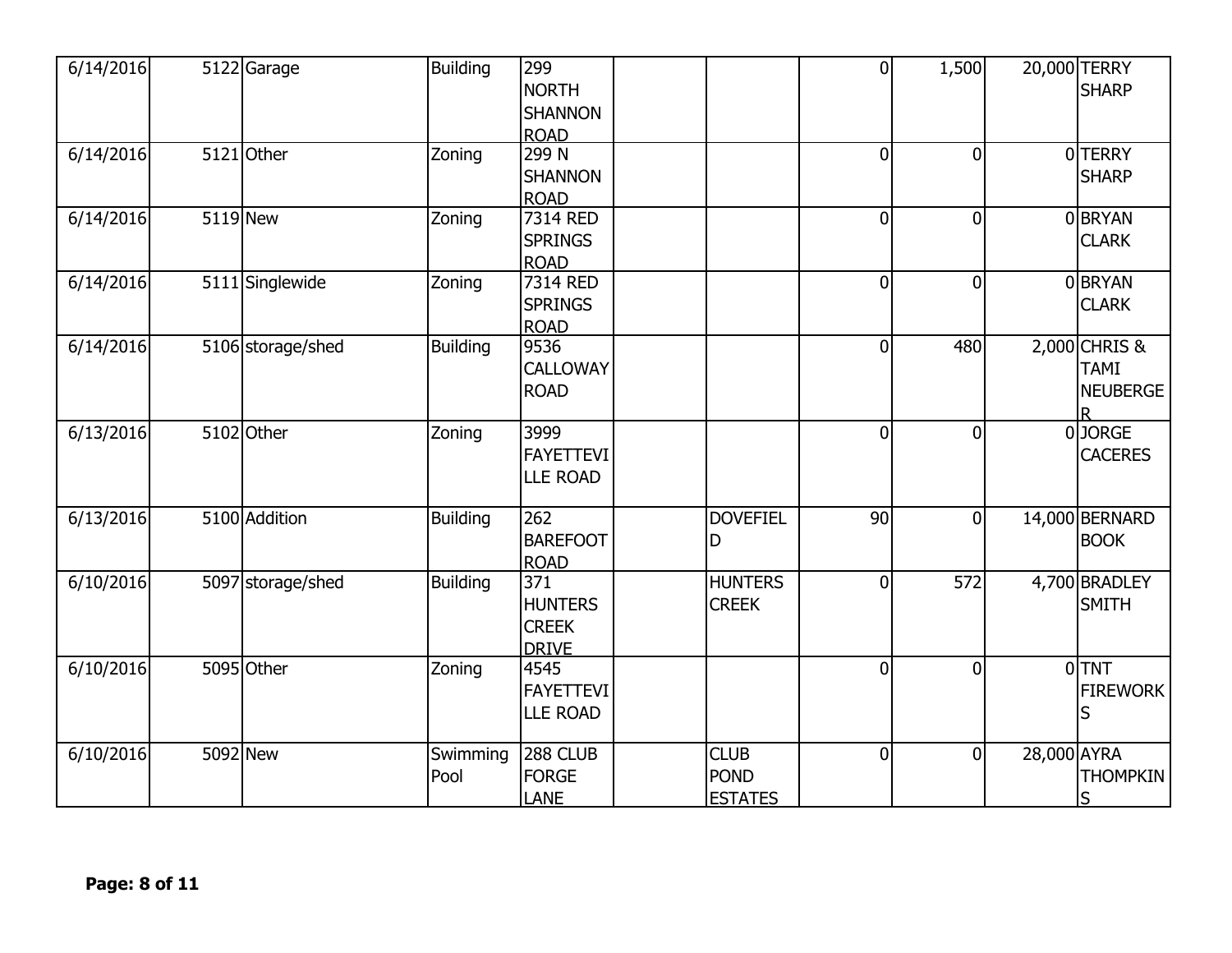| 6/10/2016 | 5090 Other        | Zoning          | 288 Club                      | 30              | Club Pond       | $\overline{0}$ | $\overline{0}$ | 0 Oasis                            |  |
|-----------|-------------------|-----------------|-------------------------------|-----------------|-----------------|----------------|----------------|------------------------------------|--|
|           |                   |                 | Forge Ln                      |                 | <b>Estates</b>  |                |                | Inground<br>Pools                  |  |
| 6/9/2016  | 5087 New          | Zoning          | 152                           | 53              | <b>EAGLES</b>   | $\overline{0}$ | $\overline{0}$ | $0$ KIDD                           |  |
|           |                   |                 | <b>FISHERS</b>                |                 | <b>RIDGE</b>    |                |                | <b>CONSTRUC</b>                    |  |
| 6/9/2016  | 5085 New          | Zoning          | <b>COVE</b><br>194            | 54              | <b>EAGLES</b>   | $\overline{0}$ | $\overline{0}$ | <b>TION</b><br>$0$ KIDD            |  |
|           |                   |                 | <b>YELLOWFO</b>               |                 | <b>RIDGE</b>    |                |                | <b>CONSTRUC</b>                    |  |
|           |                   |                 | OT DRIVE                      |                 |                 |                |                | <b>TION</b>                        |  |
| 6/9/2016  | 5084 New          | Zoning          | 176                           | $\overline{55}$ | <b>EAGLES</b>   | $\overline{0}$ | $\overline{0}$ | 0 KIDD                             |  |
|           |                   |                 | <b>YELLOWFO</b>               |                 | <b>RIDGE</b>    |                |                | <b>CONSTRUC</b>                    |  |
|           |                   |                 | OT DRIVE                      |                 |                 |                |                | <b>TION</b>                        |  |
| 6/9/2016  | 5076 Singlewide   | <b>Building</b> | 1756                          |                 |                 | $\overline{0}$ | $\mathbf 0$    | 0 TRACIE                           |  |
|           |                   |                 | <b>MCNEILL</b><br><b>FARM</b> |                 |                 |                |                | <b>DAVIS</b>                       |  |
|           |                   |                 | <b>ROAD</b>                   |                 |                 |                |                |                                    |  |
| 6/9/2016  | 5075 Addition     | Zoning          | 262                           | $6\overline{6}$ | <b>DOVEFIEL</b> | $\overline{0}$ | $\overline{0}$ | 0BERNARD                           |  |
|           |                   |                 | <b>BAREFOOT</b>               |                 | D               |                |                | <b>BOOK</b>                        |  |
| 6/8/2016  | 5068 storage/shed | Building        | <b>ROAD</b><br>635            | 34              | <b>MIDLANDS</b> | $\overline{0}$ | 240            | 8,500 LMS &                        |  |
|           |                   |                 | <b>STONEBRI</b>               |                 | @BEDFOR         |                |                | <b>SONS</b>                        |  |
|           |                   |                 | <b>AR</b>                     |                 | D               |                |                |                                    |  |
| 6/8/2016  | 5067 Fence        | Zoning          | <b>AVENUE</b><br>466          | $\overline{8}$  | <b>MIDLANDS</b> | $\overline{0}$ | $\overline{0}$ | OLMS&                              |  |
|           |                   |                 | <b>STONEBRI</b>               |                 | @               |                |                | <b>SONS</b>                        |  |
|           |                   |                 | <b>AR AVE</b>                 |                 | <b>BEDFORD</b>  |                |                |                                    |  |
| 6/7/2016  | 5060 Upfit        | <b>Building</b> | 2569<br><b>FAYETTEVI</b>      |                 |                 | 7,500          | $\overline{0}$ | 130,000 HOUSE OF<br><b>RAEFORD</b> |  |
|           |                   |                 | <b>LLE ROAD</b>               |                 |                 |                |                | FARMS,                             |  |
|           |                   |                 |                               |                 |                 |                |                | INC.                               |  |
| 6/7/2016  | 5058 storage/shed | Building        | 2824                          |                 |                 | $\overline{0}$ | 1,500          | 16,000 LARON &                     |  |
|           |                   |                 | <b>ROCKFISH</b>               |                 |                 |                |                | AMY                                |  |
|           |                   |                 | <b>ROAD</b>                   |                 |                 |                |                | <b>KULAC</b>                       |  |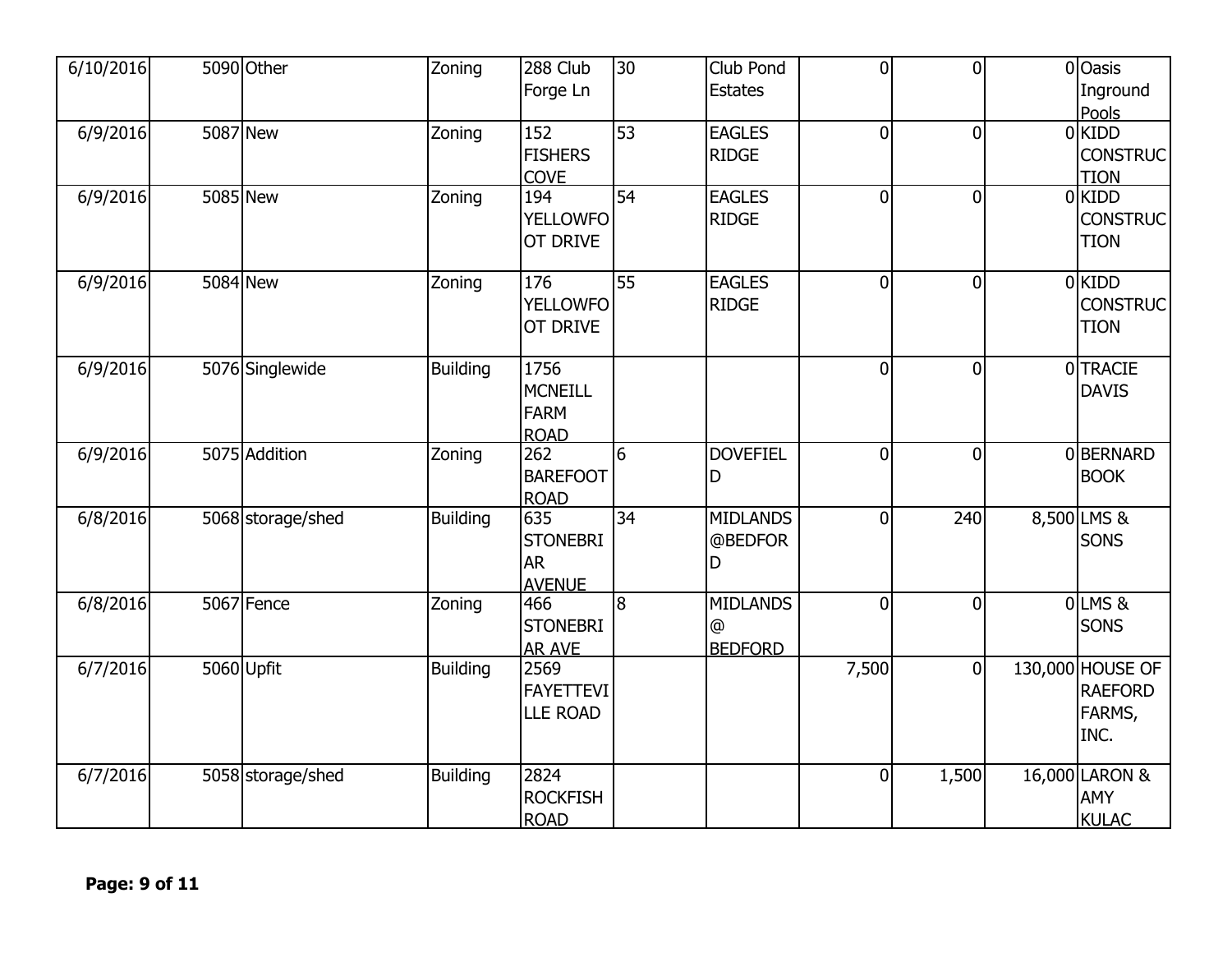| 6/7/2016 | 5057 storage/shed | Zoning          | 2824<br><b>ROCKFISH</b><br><b>ROAD</b>                |                 |                                | $\overline{0}$ | $\overline{0}$ | 0 AMY<br><b>KULAC</b>                            |
|----------|-------------------|-----------------|-------------------------------------------------------|-----------------|--------------------------------|----------------|----------------|--------------------------------------------------|
| 6/7/2016 | 5055 Renovations  | <b>Building</b> | 130<br><b>DAVENPOR</b><br>T DRIVE                     |                 |                                | $\overline{0}$ | $\overline{0}$ | 10,000 JENNIFER<br><b>DAVIS</b>                  |
| 6/6/2016 | 5050 Fence        | Zoning          | $\overline{312}$<br><b>FEATHERS</b><br><b>LANE</b>    |                 |                                | $\overline{0}$ | $\mathbf 0$    | 0 DAVID<br><b>PORSHE</b>                         |
| 6/6/2016 | 5049 Fence        | Zoning          | 442 ROYAL<br><b>BIRKDALE</b><br><b>DR</b>             |                 |                                | $\overline{0}$ | $\overline{0}$ | 0THOMAS<br><b>DUCLOS</b>                         |
| 6/6/2016 | $5048$ New        | Zoning          | 854<br><b>PENDERGR</b><br><b>ASS ROAD</b>             |                 |                                | $\overline{0}$ | $\overline{0}$ | 0JARED<br><b>FINK</b>                            |
| 6/6/2016 | 5047 Other        | Electrical      | <b>WEXFORD</b><br><b>STREET</b>                       | 325             | <b>WEDGEFIE</b><br>LD          | $\overline{0}$ | $\overline{0}$ | 0THOMAS<br><b>FAMILY</b>                         |
| 6/6/2016 | 5046 Other        | Zoning          | <b>WEXFORD</b><br><b>ST</b>                           | 325             | WEDGEFIL<br><b>ED</b>          | 0              | $\mathbf 0$    | 0 THOMAS<br><b>FAMILY</b>                        |
| 6/6/2016 | 5045 Renovations  | <b>Building</b> | $\overline{142}$<br><b>HAYWOOD</b><br><b>DRIVE</b>    |                 | <b>STONE</b><br><b>RIDGE</b>   | $\overline{0}$ | $\overline{0}$ | 5,485 JEFFREY &<br><b>TINA</b><br><b>JOHNSON</b> |
| 6/3/2016 | 5042 Singlewide   | Zoning          | 415<br><b>WELSH</b><br><b>ROAD</b>                    |                 |                                | $\overline{0}$ | $\overline{0}$ | 0 KENETHA<br><b>HAMMOND</b><br>ς                 |
| 6/3/2016 | 5041 storage/shed | Zoning          | $\overline{371}$<br><b>HUNTERS</b><br><b>CREEK DR</b> | $\overline{11}$ | <b>HUNTERS</b><br><b>CREEK</b> | $\overline{0}$ | $\overline{0}$ | 0 BRAD<br><b>SMITH</b>                           |
| 6/3/2016 | 5036 New          | Zoning          | 1535<br><b>PENDERGR</b><br><b>ASS ROAD</b>            |                 |                                | $\overline{0}$ | $\overline{0}$ | <b>OETHAN</b><br><b>BARNETT</b>                  |